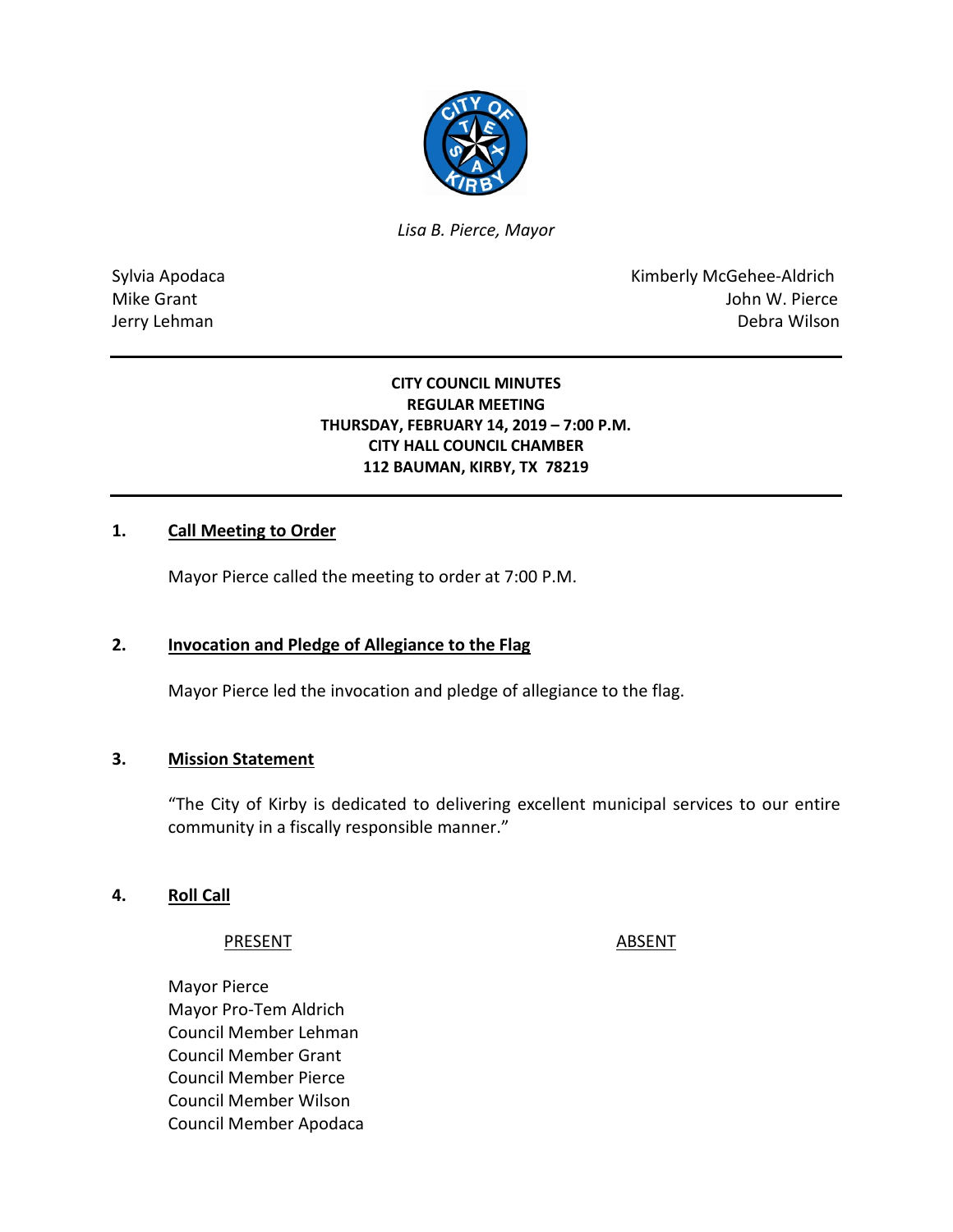Although Mayor Pierce deviated from the agenda, the minutes will be prepared in the order the agenda was posted.

# **5. Citizen Participation**

1. Ms. Joyce M. Delisle – She inquired about replacement of stone mailboxes on Binz Engleman Road that were removed by the contractor. Gilbert Salas, Director of Public Works, stated mailboxes will be replaced with a pole mailbox. Mayor Pierce asked Ms. Delisle if she would like to stay and speak with staff after the meeting.

## **6. Consideration Of And Action On Minutes**

## a. Regular Meeting January 24, 2019

Council Member Grant moved to accept the minutes for January 24, 2019; seconded by Council Member Apodaca. The motion carried with a 7-0 vote.

AYES: 7 NAYES: 0

Mayor Pierce closed the regular meeting and opened the Public Hearing at 7:06 P.M.

### **7. Public Hearing**

a. Public Hearing On Proposal To Raise Minimum Age For Purchase Of Cigarettes, E-Cigarettes, And Other Tobacco Products To 21

There were not any proponents or opponents present to speak.

Mayor Pierce closed the Public Hearing and opened the regular meeting at 7:07 P.M.

### **8. Presentations**

### a. Presentations By Firms Seeking To Handle Collection Of Closed Utility Accounts

City Manager Vernon informed Council that the City writes off a high number of closed water accounts each fiscal year when residents move without paying their final bill. We requested proposals that encompass the last four years, FY 2015 through the end of 2018. Two proposals were received and both firms were invited to attend our meeting to present their process on how their services will work.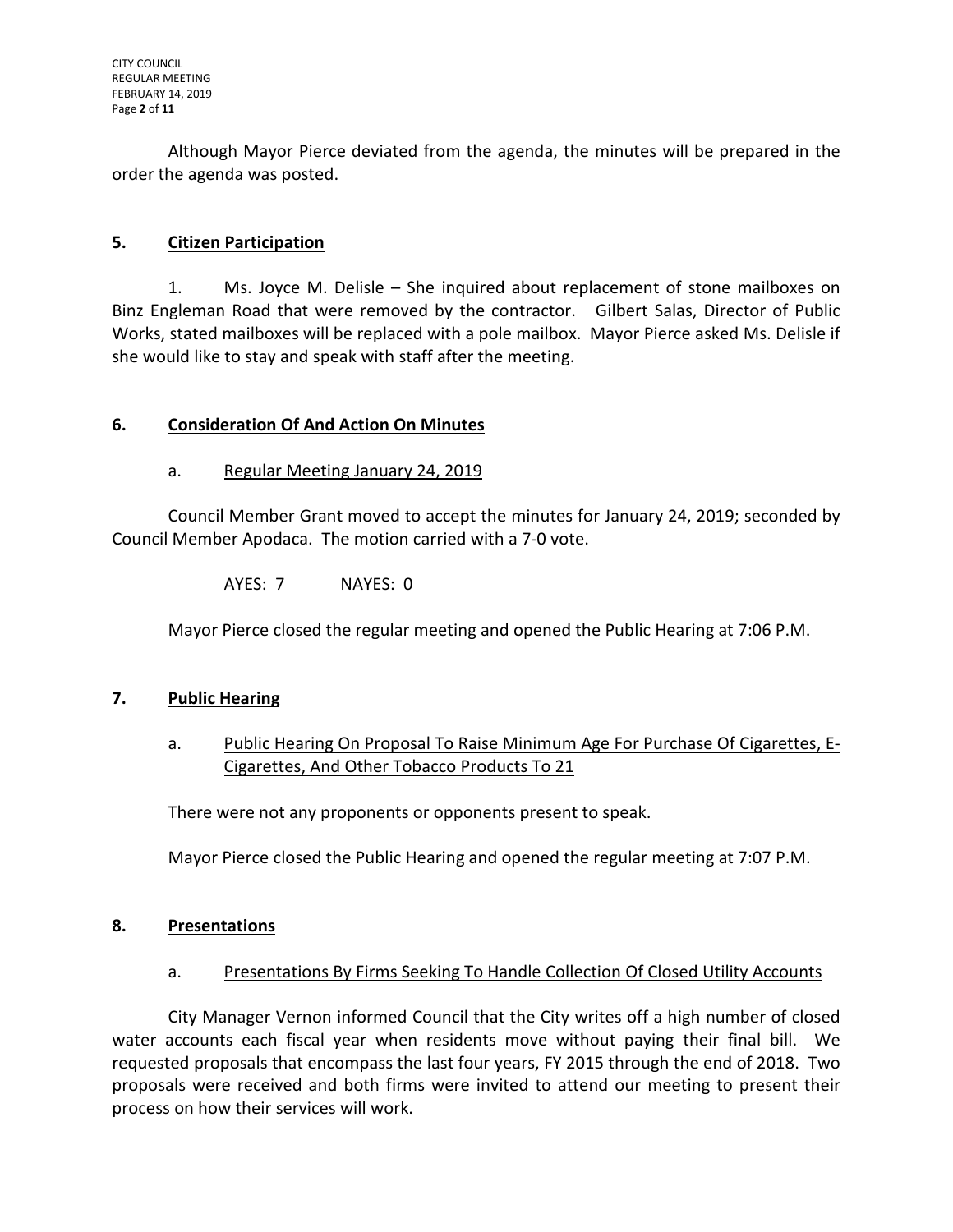McCreary, Veselka, Bragg & Allen, LLC – Steven Whigham, Director of Collections, presented their process to collect for closed utility accounts.

Linebarger Goggan Blair & Sampson, LLP – Lilia Gibson, Maddie Mendieta, Edra Bush presented their process to collect for closed utility accounts.

### **9. Discussion And Possible Action**

## a. Discussion And Possible Action To Accept The City Of Kirby FY 2017-2018 Audit Report

Deborah Fraser, Armstrong Vaughan & Associates, P.C., provided an overview of the FY 2017-2018 Audit Report. She informed City Council that this year they changed their opinion because they did not include the Senior Center in the report. The City's financial statements received an "unmodified" opinion. However the overall statements we did have to give you an "adverse" opinion because we did not include the report of the Senior Center. There are seven months average operating expenditures in reserves.

Council Member Grant moved to accept the City of Kirby FY 2017-2018 Audit Report; seconded by Council Member Wilson. The motion carried with a 7-0 vote.

AYES: 7 NAYES: 0

b. Receive And Discuss Kirby Senior Center FY 2017 – 2018 Audit Report

Deborah Fraser informed Council they are waiting for additional information from the Senior Center in order to complete the audit report. The report will be available at the next Council meeting or March 7, 2019.

Mayor Pierce asked that the audit report be brought back when it is complete.

### c. Discussion And Possible Action On Implementation Of The City Of Kirby Strategic Plan

City Manager Vernon presented the proposed revisions to the Strategic Plan. The Mission Statement, Vision Statement, and Strategic Goals were discussed and updated at the Workshop. Staff's suggestions were provided on how to achieve the Strategic Goals and Council can make additional recommendations or changes to those tonight. She said if Council is comfortable with the Action Steps under the goals she asked Council to make separate motions. One to approve the revised Mission Statement, one to approve the revised Vision Statement, and one to adopt the implementation of the Strategic Plan. She said the Strategic Plan will be reviewed at a six month mark to see where we are on accomplishing the goals and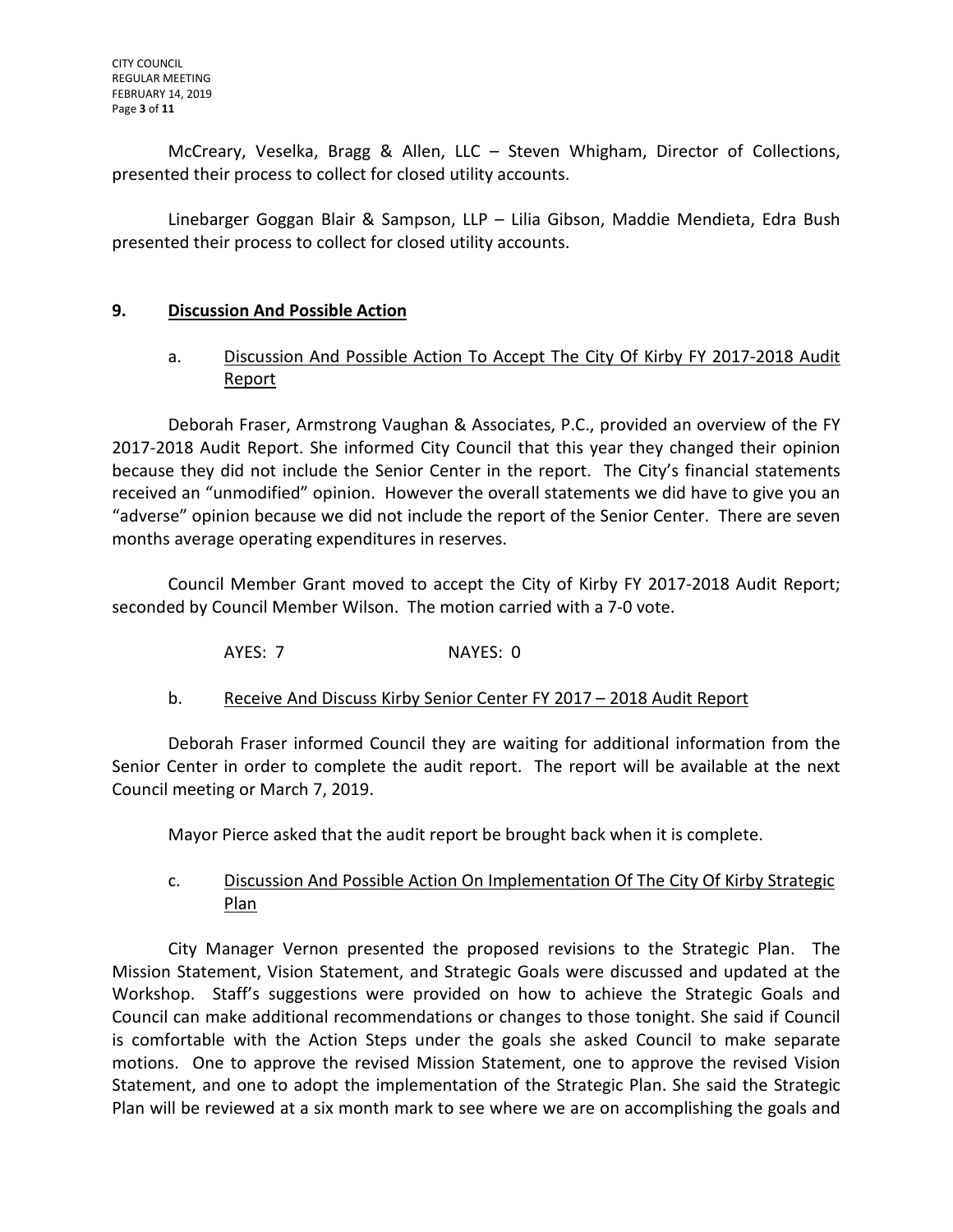CITY COUNCIL REGULAR MEETING FEBRUARY 14, 2019 Page **4** of **11**

then review it again at the beginning of next year and make it an annual plan to update the goals and tasks.

Mayor Pierce said at any time if somebody saw a need to update the Plan, it would be placed on an upcoming agenda for discussion.

The revised Mission Statement is as follows: "The City of Kirby is dedicated to delivering excellent municipal services to our community in a fiscally responsible manner."

The revised Vision Statement is as follows: "The City of Kirby continues to be one of the best small cities to live in. Our City has a sense of pride, caring, and place. We focus on preserving our heritage as we continue to shape our City's unique character. Through our strong sense of community and commitment to our small City values, we provide the highest quality of life for our residents. We value the contributions of all of our citizens in shaping the future of Kirby. We encourage community participation through partnerships with citizens, public and private organizations. As a result we have a healthy economy and responsible, progressive development."

Council Member Grant moved to approve the revised the Vision Statement; seconded by Council Member Apodaca. The motion carried with a 7-0 vote.

AYES: 7 NAYES: 0

Council Member Grant moved to remove the word "entire" from the Mission Statement; seconded by Council Member Apodaca. The motion carried with a 7-0 vote.

AYES: 7 NAYES: 0

Council Member Wilson moved to adopt the implementation of the Strategic Plan as presented; seconded by Mayor Pro-Tem Aldrich. The motion carried with a 7-0 vote.

AYES: 7 NAYES: 0

d. Discussion And Possible Action On Ordinance No. O-2019-851 Amending The Zoning Ordinance Of The City Of Kirby, Texas To Change The Zoning Of The Property Legally Described As Lot 31, Block 3, Jaenke Subdivision, County Block 5941, In The City Of Kirby, Bexar County, Texas, And Commonly Known As 5447 Seguin Road, Kirby, Texas, From "C-1" Commercial Office And Retail District To "C-2" Commercial District. This Is The First Reading.

Mayor Pierce provided background information including that on January 24, 2019 City Council approved the zoning change.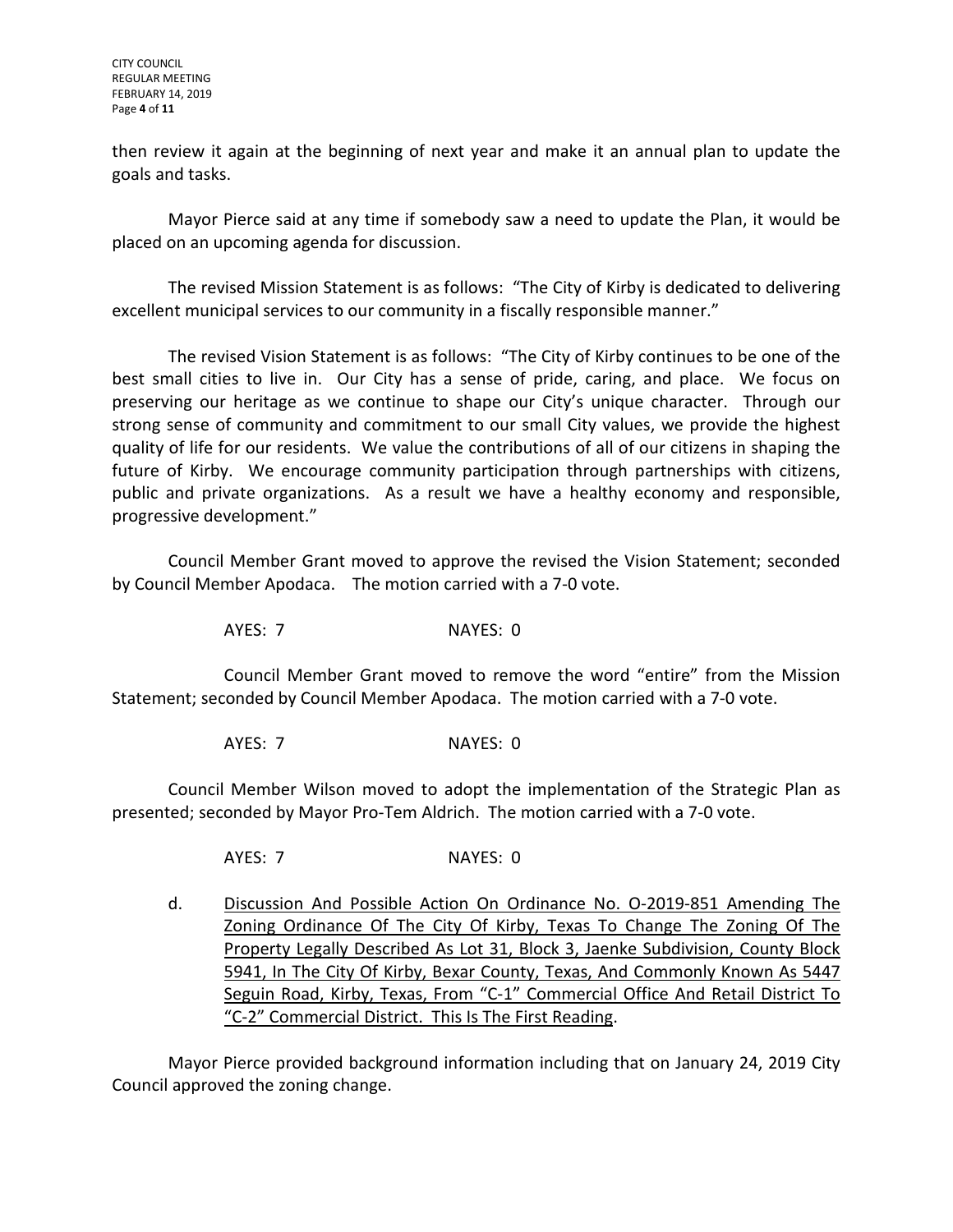Council Member Grant moved to accept Ordinance No. O-2019-851 amending the Zoning Ordinance of the City of Kirby, Texas to change the zoning of the property legally described as Lot 31, Block 3, Jaenke Subdivision, County Block 5941, in the City of Kirby, Bexar County, Texas, and commonly known as 5447 Seguin Road, Kirby, Texas, from "C-1" Commercial Office and Retail District to "C-2" Commercial District; seconded by Council Member Lehman. The motion carried with a 7-0 vote.

- AYES: 7 NAYES: 0
- e. Discussion And Possible Action To Dispense With The Second Reading Of Ordinance No. O-2019-851 So That Ordinance No. O-2019-851 Becomes Effective **Immediately**

Mayor Pro-Tem Aldrich moved to dispense with the second reading of Ordinance No. O-2019-851 so that Ordinance No. O-2019-851 becomes effective immediately; seconded by Councilmember Wilson. The motion carried with a 7-0 vote.

AYES: 7 NAYES: 0

f. Discussion And Possible Action On Appointing Member(s) To The Senior Center Corporation Board

Mayor Pierce said this will remain on the agenda until filled.

g. Discussion And Possible Action On Appointing Member(s) To The Beautification And Recycle Committee

Council Member Wilson moved to appoint Leona Buell to the Beautification and Recycle Committee with the term ending October 1, 2020; seconded by Council Member Grant. The motion carried with a 7-0 vote.

- AYES: 7 NAYES: 0
- h. Discussion And Possible Action On Appointing Regular Member(s) And Alternate Member(s) To The Building And Standards Commission

Mayor Pierce recognized applicant Julie Hinojosa.

Ms. Hinojosa introduced herself and stated she applied for the Planning and Zoning Commission and Building and Standards Commission. She stated she has been a resident for 25 years and has a background in real estate development.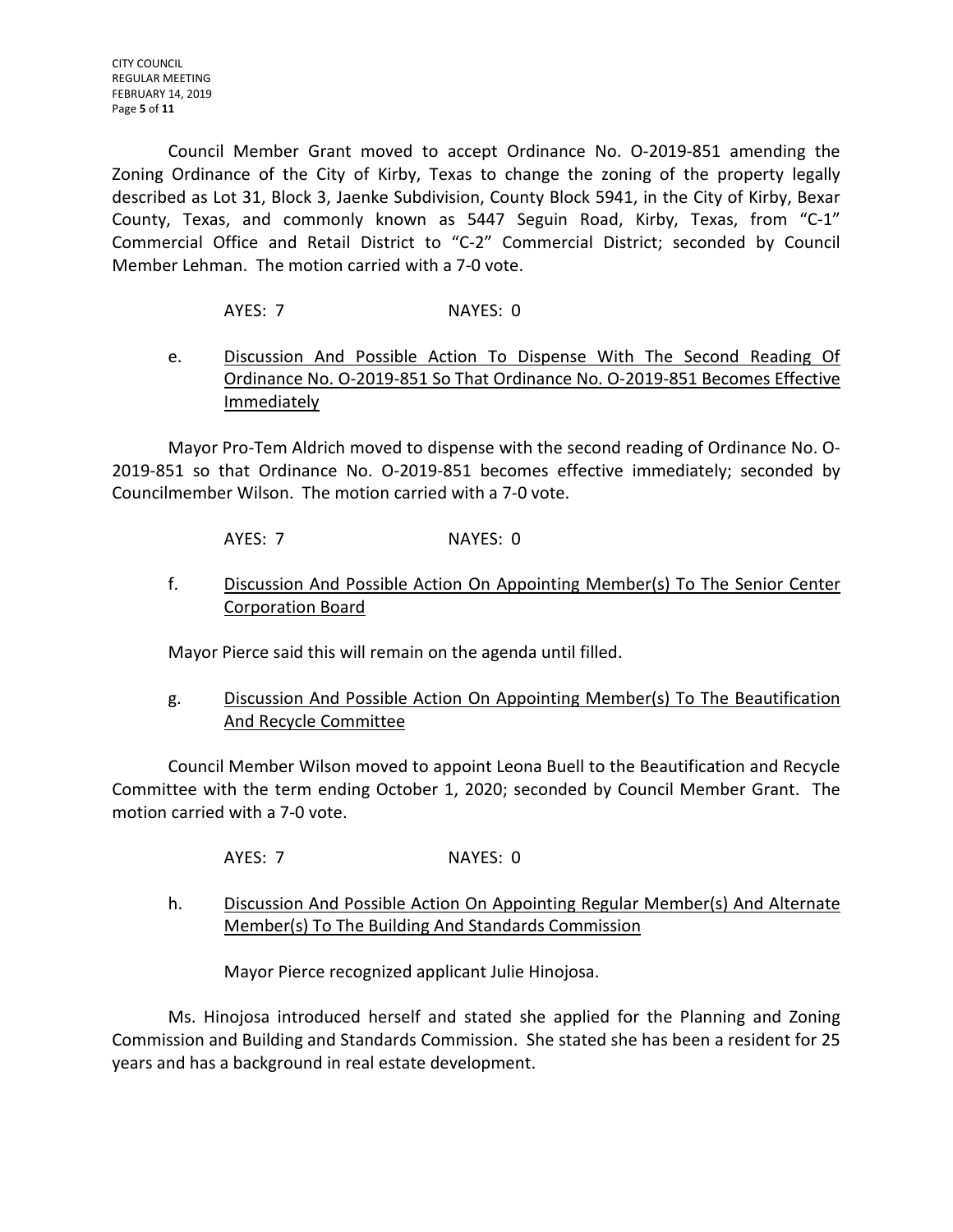Mayor Pro-Tem Aldrich moved to appoint Julie Hinojosa to the Building and Standards Commission with the term ending October 1, 2020; seconded by Council Member Grant. The motion carried with a 7-0 vote.

AYES: 7 NAYES: 0

i. Discussion And Possible Action On Appointing Member(s) To The Planning And Zoning Commission

Mayor Pro-Tem Aldrich moved to appoint Julie Hinojosa to the Planning and Zoning Commission with the term ending October 1, 2019; seconded by Council Member Wilson. The motion carried with a 7-0 vote.

AYES: 7 NAYES: 0

j. Discussion And Possible Action To Authorize The City To Enter Into An Election Memorandum Of Understanding And Joint Election Agreement With Bexar County Elections Department For Services During Early Voting And Election Day For The May 2019 Election

Discusión y posible acción para autorizar a la ciudad a participar en un memorando de entendimiento y acuerdo de elección conjunta con el departamento de elecciones del condado de Bexar para servicios durante la votación temprana y el día de las elecciones para la elección de Mayo de 2019.

Patty Cox, City Secretary informed Council this is an annual agreement between Bexar County Elections Department and City of Kirby for Bexar County to conduct the City's election. This year our election consists of the general election and two special elections.

Mayor Pro-Tem Aldrich moved to authorize the City to enter into an election Memorandum Of Understanding and Joint Election Agreement with Bexar County Elections Department for services during early voting and Election Day for the May 2019 Election; seconded by Council Member Wilson. The motion carried with a 7-0 vote.

AYES: 7 NAYES: 0

k. Discussion And Possible Action To Consider Resolution No. R-2019-708 Calling A General Election On May 4, 2019; For The Purpose Of Electing A Mayor And Three Council Members; Designating The Polling Places And Directing The Giving Of Notice Of Such Election; And Providing Details Relating To The Holding Of Such Election, In The City Of Kirby.

Discusión y posible acción para considerar la Resolución No. R-2019-708 Convocatoria de una elección general el 4 de mayo de 2019; Con el propósito de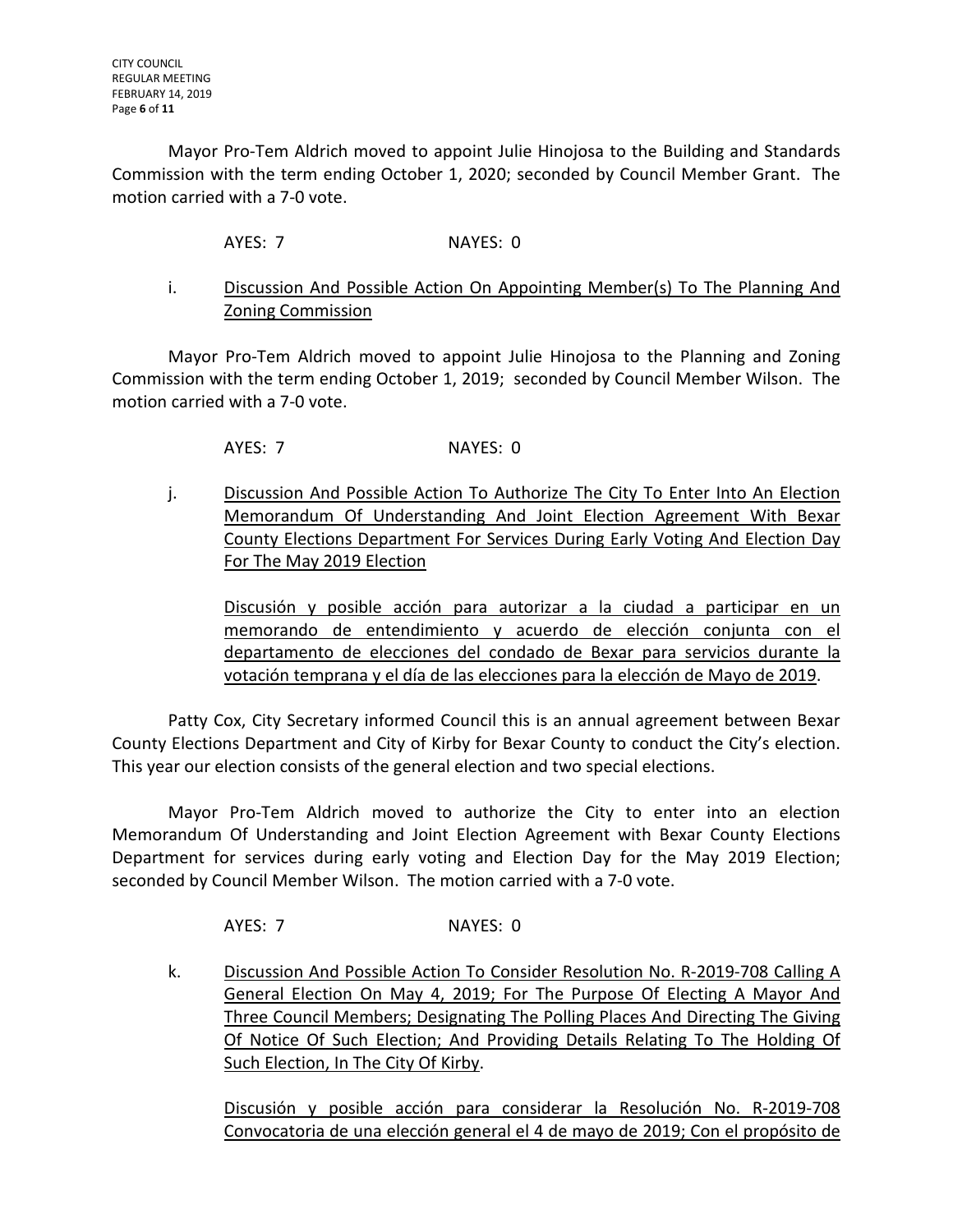## elegir a un alcalde y tres miembros del Consejo; Designación de los lugares de votación y dirección de la notificación de dicha elección; Y proporcionar detalles relacionados con la celebración de tales elecciones, en la Ciudad de Kirby.

Mayor Pro-Tem Aldrich moved to accept Resolution No. R-2019-708 calling a General Election on May 4, 2019; for the purpose of electing a mayor and three council members; designating the polling places and directing the giving of notice of such election; and providing details relating to the holding of such election, in the City of Kirby; seconded by Council Member Apodaca. The motion carried with a 7-0 vote.

## AYES: 7 NAYES: 0

l. Discussion And Possible Action To Consider Ordinance No. 0-2019-852 Ordering A Special Election On The Reauthorization Of The Local Sales And Use Tax In The City Of Kirby, Texas At The Rate Of One-Fourth Of One Percent To Continue Providing Revenue For Maintenance And Repair Of Municipal Streets. The Tax Expires On The Fourth Anniversary Of The Date Of This Election Unless The Imposition Of The Tax Is Reauthorized; Making Provision For The Conduct Of The Election, Including City Intention To Enter Into A Joint Election Agreement And/Or Contract For Election Services With The Bexar County Elections Administrator; Resolving Other Matters Incident And Related To Such Election; And Providing An Effective Date. This Is The First Reading.

Discusión y posible acción para considerar la Ordenanza No. O-2019-852 Ordenar una elección especial sobre la reautorización del impuesto local a las ventas y al uso en la Ciudad de Kirby, Texas, la imposición de las ventas y impuesto de uso locales en el índice de un cuarto de un por ciento para Mantenimiento Y Reparación De Calles Municipales. El impuesto expira en el cuarto aniversario de la fecha de esta elección, a menos que la imposición del impuesto esté reautorizada; Hacer disposiciones para la realización de la elección, incluida la intención de la ciudad de celebrar un acuerdo de elección conjunta y / o un contrato de servicios electorales con el administrador de elecciones del condado de Bexar; Resolver otros asuntos relacionados con incidentes y relacionados con tales elecciones; Y proporcionando una fecha efectiva. Esta es la primera lectura.

Council Member Grant moved to accept Ordinance No. O-2019-852 ordering a Special Election on the reauthorization of the local sales and use tax in the City of Kirby, Texas at the rate of one-fourth of one percent to continue providing revenue for maintenance and repair of municipal streets. The tax expires on the fourth anniversary of the date of this election unless the imposition of the tax is reauthorized; making provision for the conduct of the election, including City intention to enter into a Joint Election Agreement and/or Contract For Election Services with the Bexar County Elections Administrator; resolving other matters incident and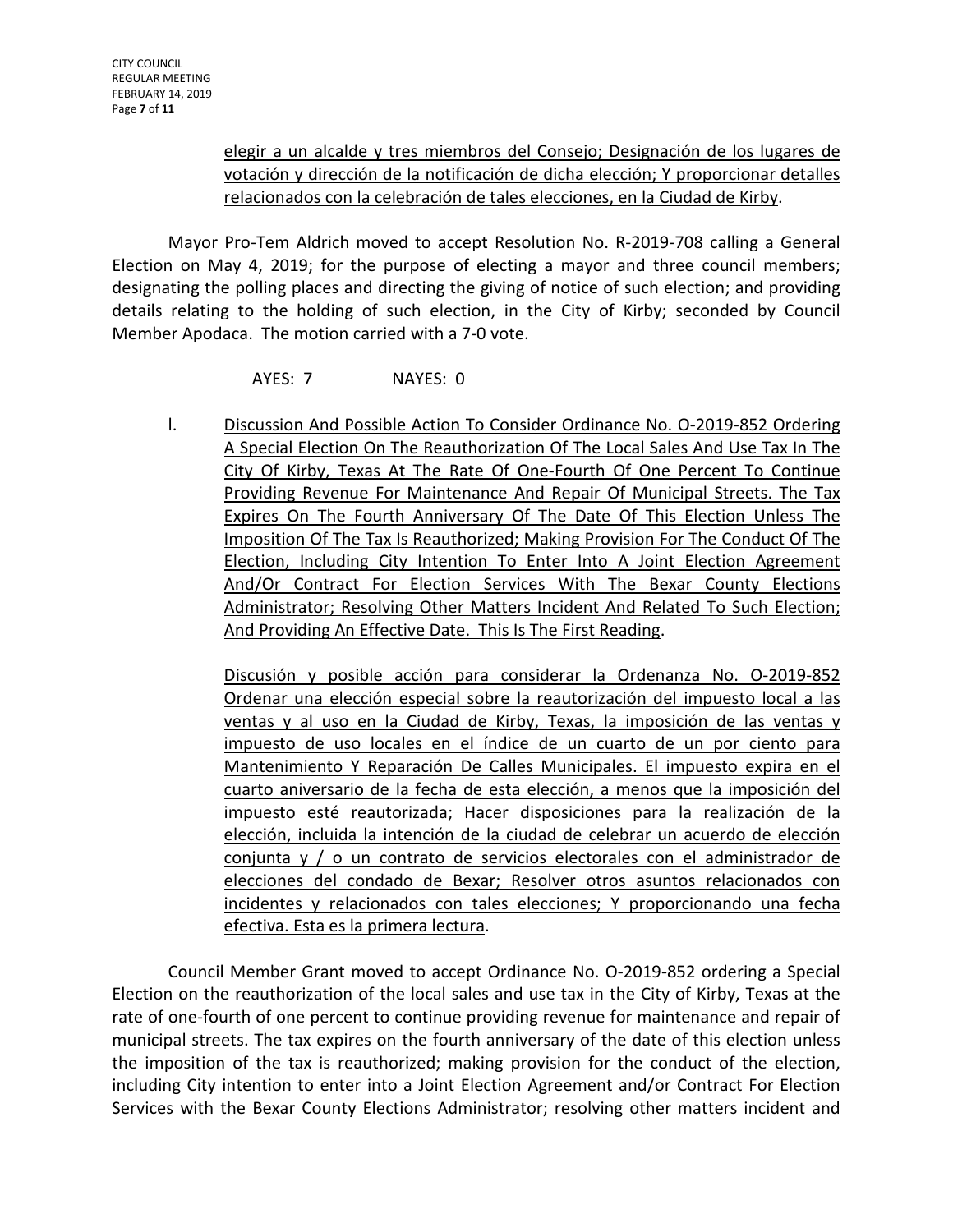related to such election; and providing an effective date; seconded by Mayor Pro-Tem Aldrich. The motion carried with a 7-0 vote.

AYES: 7 NAYES: 0

m. Discussion And Possible Action To Consider Ordinance No. O-2019-853 An Ordinance Of The City Council Of The City Of Kirby, Texas, Ordering An Election On The Continuation Of The Kirby Crime Control And Prevention District For 20 Years And The Continuation Of A Local Sales And Use Tax For 20 Years; Making Provision For The Conduct Of The Election, Including City Intention To Enter Into A Joint Election Agreement And A Contract For Election Services With The Bexar County Elections Administrator; Resolving Other Matters Incident And Related To Such Election; And Providing An Effective Date. This Is The First Reading.

Discusión y posible acción a considerar la Ordenanza No. O-2019-853 una ordenanza del Concejo Municipal de la ciudad de Kirby, Tejas, ordenar una elección en la continuación del crimen de Kirby y prevención distrito por 20 años y la continuación de un Local de ventas y uso impuestos por 20 años; Establecimiento para la realización de las elecciones, incluyendo la intención de la ciudad a entrar en un acuerdo de elección conjunta y un contrato para servicios de elección con el administrador de elecciones del Condado de Bexar; Resolver otras cuestiones incidentes y relacionados con tal elección; Y proporcionar una fecha efectiva. Esta es la primera lectura.

Marc Schnall, City Attorney, informed Council this item was not necessary for Council to take action on. This ítem was placed on the agenda in case the Crime Control Prevention District was not able to have a quorum to take action at their last meeting.

n. Discussion and Possible Action To Dispense With The Second Reading Of Ordinance No. O-2019-853 So That Ordinance No. O-2019-853 Becomes Effective Immediately.

Discusión y posible acción a prescindir de la segunda lectura de la Ordenanza Nº O-2019-853 así esa ordenanza no. O-2019-853 llega a ser eficaz inmediatamente.

Action was not required for this item.

o. Discussion And Possible Action On Agreement For Professional Services With M&S Engineering, LLC

City Manager Vernon said at the last Council meeting staff was asked to move forward with negotiations with M&S Engineering to contract for city engineer services. Mr. Schnall reviewed the contract and tonight it is submitted with changes for Council's review and consideration.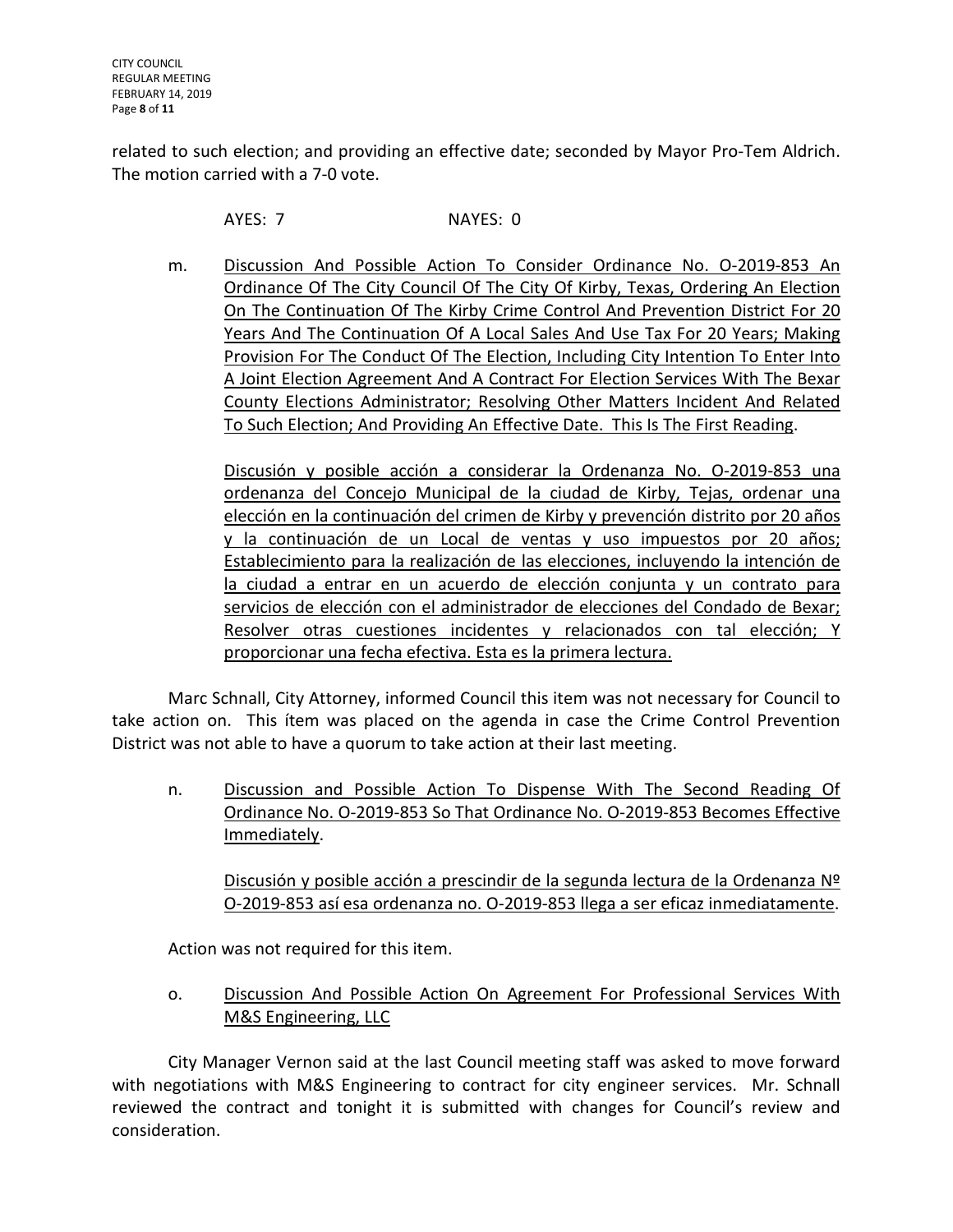Mr. Schnall said his recommendation to the City Council if it is inclined to authorize entry into this agreement that the motion say something along the lines of the Council approves entry into an agreement between the City of Kirby and M&S Engineering, LLC for professional services on a task order addition basis, but that clause B. 1. of Exhibit G be deleted.

Council Member Grant moved to enter into an agreement with M&S Engineering LLC excluding item B.1. from Exhibit G; seconded by Mayor Pro-Tem Aldrich. The motion carried with a 7-0 vote.

### AYES: 7 NAYES: 0

p. Discussion And Possible Action On Ordinance No. O-2019-854, An Ordinance Of The City Of Kirby, Texas, Amending Sections 98.01 And 98.02 Of Chapter 98 Of The Code Of Ordinances Of The City Of Kirby, Texas To Revise The Purposes And Definitions And Adding Sections 98.08 And 98.09 To Chapter 98 Of The Code Of Ordinances Of The City Of Kirby, Texas, To Prohibit The Sale Of Cigarettes, E-Cigarettes, And Other Tobacco Products To Any Person Under The Age Of Twenty-One And Establishing A Penalty For Violations Of A Fine Not To Exceed The Sum Of \$500.00 For Each Offense. This Is The First Reading.

Mayor Pierce provided background information stating on January 24, 2019 the City Council voted 4-3 to increase the age to purchase tobacco products from 18 to 21. The City conducted a Facebook poll that showed 74 to 14 in favor of increasing the age from 18 to 21.

Council Member Grant said he brought this item to be placed on the agenda. He addressed why he supported this ordinance and identified the research he found that supported this ordinance.

Council Member Grant moved to accept Ordinance No. O-2019-854, an Ordinance of the City of Kirby, Texas, amending Sections 98.01 and 98.02 of Chapter 98 of the Code of Ordinances of the City of Kirby, Texas to revise the purposes and definitions and adding Sections 98.08 and 98.09 to Chapter 98 of the Code of Ordinances of the City of Kirby, Texas, to prohibit the sale of cigarettes, e-cigarettes, and other tobacco products to any person under the age of twenty-one and establishing a penalty for violations of a fine not to exceed the sum of \$500.00 for each offense; seconded by Council Member Apodaca. The motion carried with a 4-3 vote.

## AYES: 4 NAYES: 3

q. Discussion And Possible Action On Interlocal Agreement And Ground Lease With Bexar County For Animal Services And Facility

Marc Schnall, City Attorney, reported on what has transpired since the last Council meeting in January. The discussion between Bexar County and City of Kirby addressed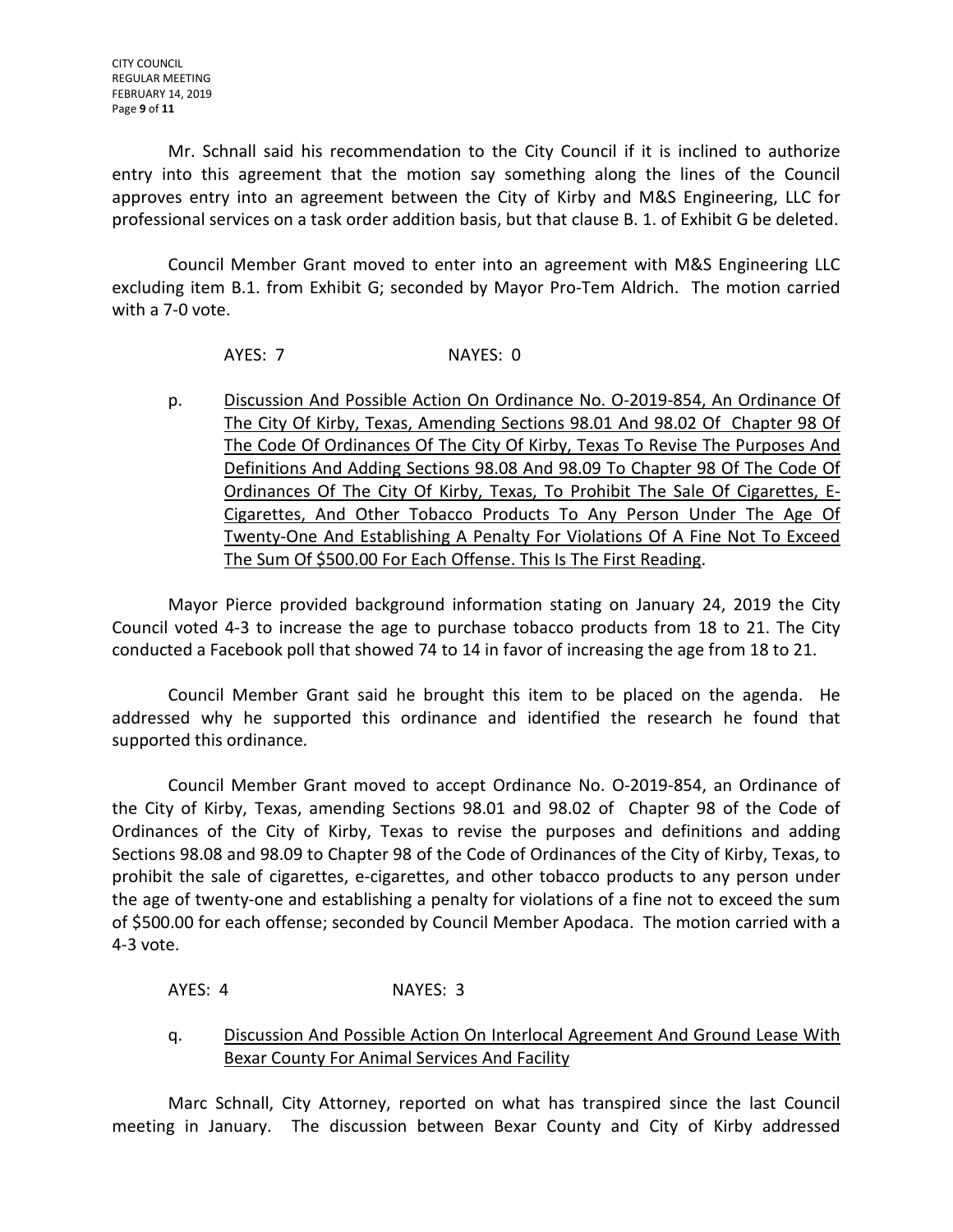CITY COUNCIL REGULAR MEETING FEBRUARY 14, 2019 Page **10** of **11**

termination of the Interlocal Agreement and the timing for the actual separation, funding matters, existing property inventory, and the logistics implementing this change in relationship. Also, discussed the modification of the Ground Lease Ms. Green, Bexar County, is saying that the earliest the County will be in a position to implement this change in relationship and the termination of the Interlocal Agreement and modification of the Ground Lease Agreement would be April 1. The County was working on finalizing and confirming the numbers for financing funding obligations for the period October 1 through December 31. The County's legal department prepared two documents for our review and comments. One is termination of the Interlocal Agreement and the other is an amendment to the Ground Lease.

Mr. Schnall said the City needs to get specific information from the County addressing the Ground Lease. He suggested City staff come up with a drawing with input from City Council as to what the City proposes to be the footprint of the Ground Lease.

Mayor Pierce asked that this item be brought back when there is more concrete information regarding the expansion and Ground Lease.

Mayor Pierce called for a 5 minute recess at 9:13 P.M. Mayor Pierce reconvened the regular meeting at 9:27 P.M.

## r. Update, Discussion And Possible Action on Binz Engleman Road Reconstruction **Project**

City Manager Vernon provided a status update. There was an on-site inspection on Binz Engleman Road last week. The project manager from SAC, Mark Hill and Gilbert Salas were present. She recapped what was discussed at the meeting.

Mark Hill, Ford Engineering, gave a summary on the project. The concern is the amount of work invoiced verses the amount of time left in the contract. During today's meeting with TxDOT four options were discussed identifying what the City can do regarding the project.

OPTION 1: Continue to put the contractor on notice to comply with the baseline schedule, rates, and dates.

OPTION 2: Pursue finding the contractor in default.

OPTION 3: Terminate contract for the owner's convenience.

OPTION 4: Terminate contract for contractor's convenience.

Marc Schnall said the City would discard Options 3 and 4, and consider Options 1 and 2.